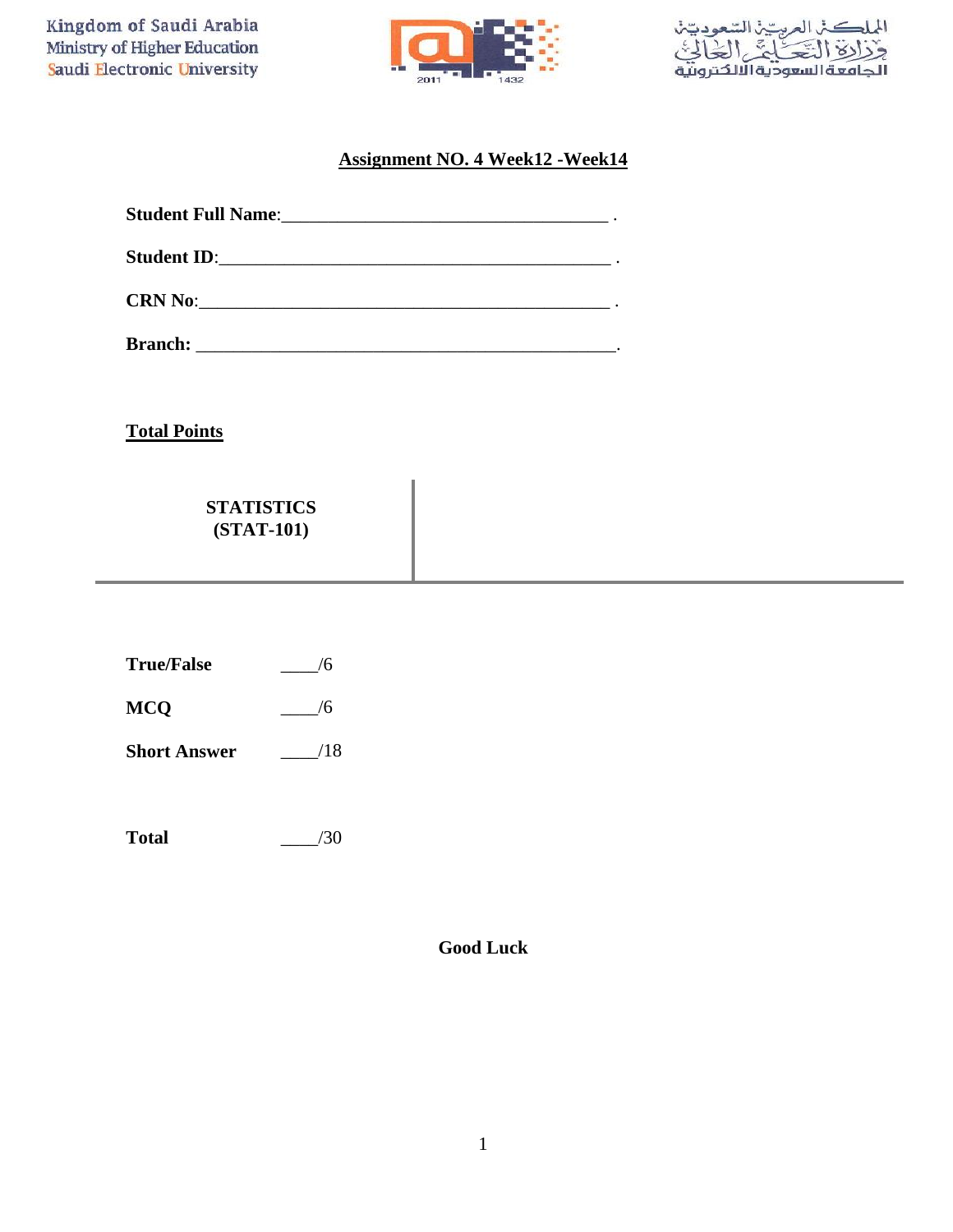

# **STATISTICS (STAT-101)**



Marks- 30

Answer all the Questions on the same question paper*.*

### **Section-I**

### *State whether the following statements are True or False*. *(6 marks, 1 Mark each)*

- 1.Correlations are always between -1 (perfect negative) and +1 (perfect positive) True
- 2.Sum of Squares Total (SST) increases as you add more X variables to a regression model. False
- 3.Positive residuals lie above the regression line. True
- 4.When conducting a hypothesis test with chi-square analysis, the rejection region in a chisquare distribution is always in the upper or right tail. True
- 5.ANOVA is the preferred method for finding differences among several population proportions. False
- 6.If SS (Treatment) =15 and SS (Total) =105 then the value of SS (error) in 1 way ANOVA is 90. True

### **Section-II**

### *Multiple choice questions. (6 marks, 1 Mark Each)*

- 1. In a regression, the --- that the standard error of the regression is, the greater the accuracy of the prediction will be.
	- a) smaller.
	- b) larger
	- c) we do not know unless we know whether the slope of the regression is positive or negative.
	- d) None of the above
- 2. We measure heights and weights of 100 twenty-year old male college students. Which of the following will have the higher correlation:
	- a) corr(height, weight) will be much greater than corr(weight, height)
	- b) corr(weight, height) will be much greater than corr(height, weight)
	- c) Both will have the same correlation.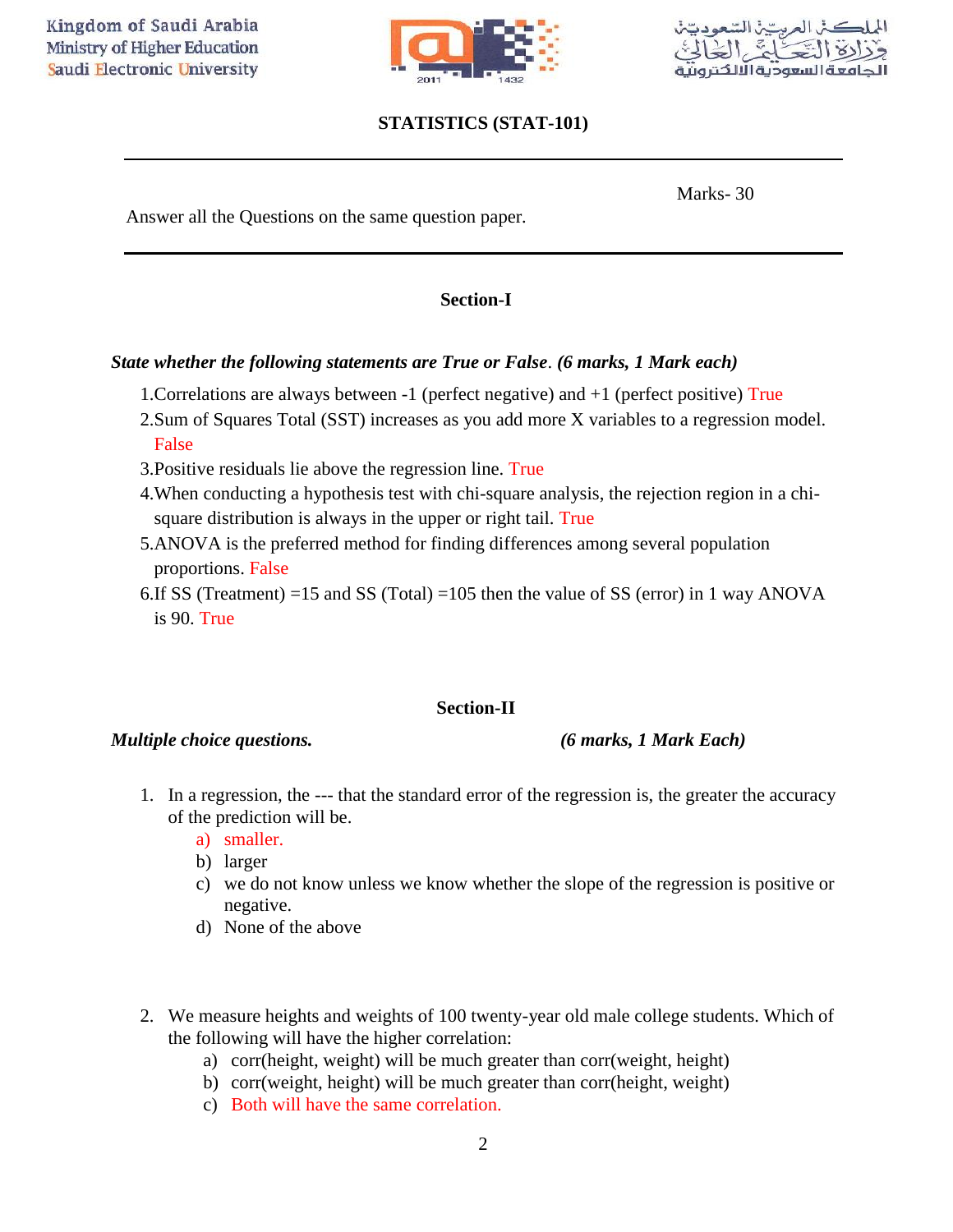



- d) Both will be about the same, but corr(weight, height) will be a little higher.
- 3. The regression line is drawn so that:
	- a) The line goes through more points than any other possible line, straight or curved
	- b) The line goes through more points than any other possible straight line.
	- c) The sum of the absolute errors is as small as possible.
	- d) The sum of the squared errors is as small as possible
- 4. What do residuals represent in the simple linear regression model?
	- a) The difference between the actual Y values and the mean of Y.
	- b) The difference between the actual Y values and the predicted Y values
	- c) The square root of the slope.
	- d) The predicted value of Y for the average X value
- 5. Analysis of variance (ANOVA) is a method for testing the hypothesis:
	- a) That three or more population means are equal.
	- b) Those at most three population means are equal.
	- c) That three or more population means are NOT equal.
	- d) That two population means are equal.
- 6. If the equation of regression is given by  $5X 10Y + 55 = 0$ , then the values of
	- $b_0$  (intercept) and  $b_1$  (slope) are respectively given by
		- a) 5.5, 0.5
		- b) 5, 5.5
		- c) 0.5, 55
		- d) 10, 55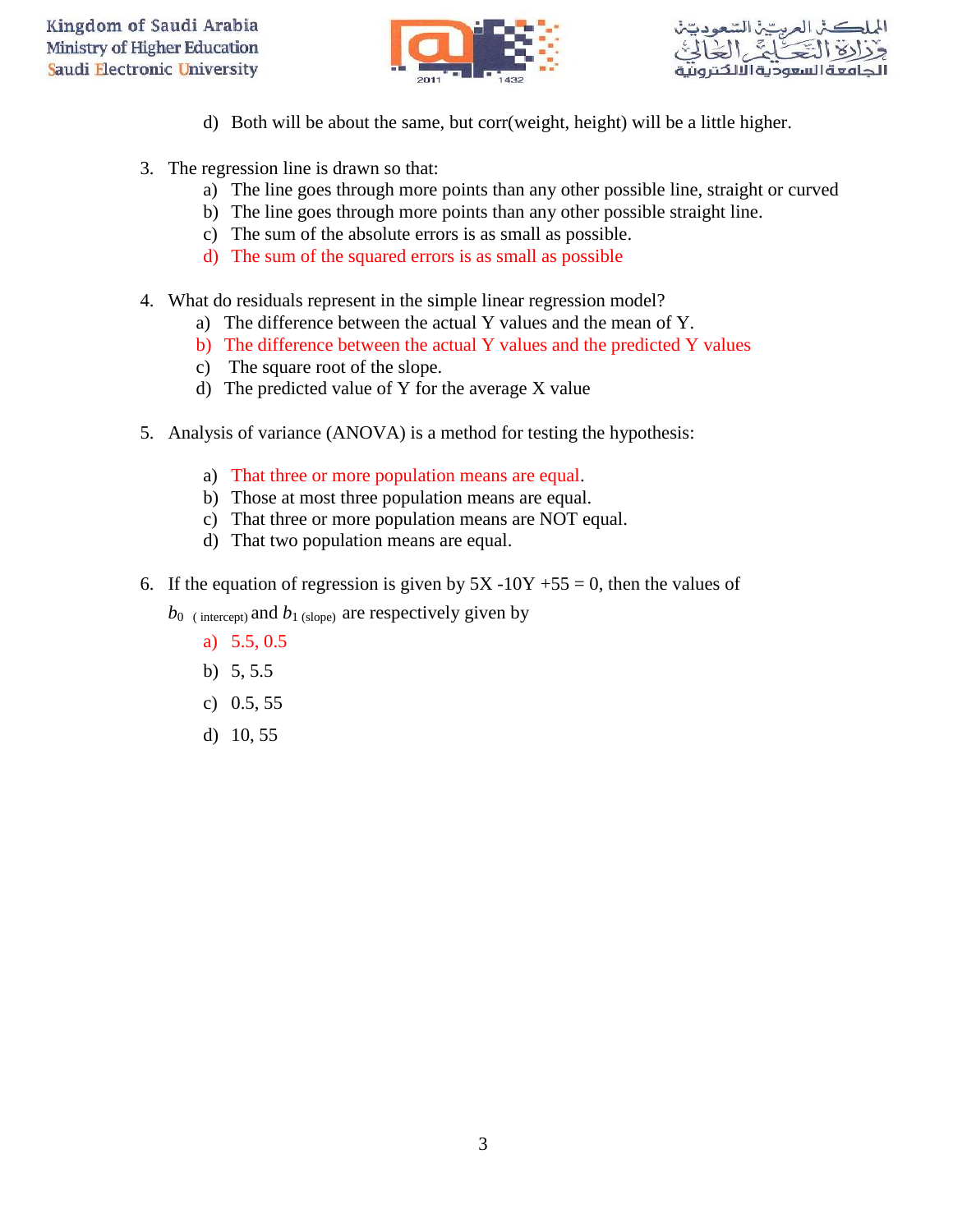



### **Section-III**

### **Answer the following Essay Type Question (18 marks, 3 Mark Each)**

1. A study was conducted to determine the association between the maximum distance at which a highway sign can be read( in feet) and the age of the driver ( in years). Fourty drivers of various ages were studied. The summary statistics for distance and age are shown below in table

|          |    | Minimum | Maximum | Mean   | Std      |
|----------|----|---------|---------|--------|----------|
|          |    |         |         |        | Deviatio |
|          |    |         |         |        | n        |
| Distance | 40 | 223.64  | 720.74  | 445.86 | 108.33   |
| V)       |    |         |         |        |          |
| Age(x)   | 40 | 18      | 72      | 46.10  | 15.82    |
| Valid N  | 40 |         |         |        |          |

The correlation coefficient between distance and age in this sample is  $r = -0.5644$ . Calculate a and b of the least-squares regression equation that would predict the distance at which a highway sign can be read given the age of the driver. Solution:

Given the values in the problem we calculate the slop  $b$  and the y intercept  $a$  as follows

 $\boldsymbol{b}$  $\mathcal{S}_{0}^{(n)}$  $\mathcal{S}_{\mathcal{S}}$  $=-0.5644$ .  $\mathbf{1}$  $\frac{15.82}{}$  $b = -3.865$  $a = \overline{y} - b(\overline{x}) = 445.86 - (-3.865) * (46.1)$  $a = 624.037$ 

2. Five pair of shoes print length and height were used to conduct a formal hypothesis test of the claim that there is linear correlation between the two variables. Use the value of r =0.591and find the appropriate test statistics method at 0.05 significance level. Also based on the result compare and conclude whether it is reject hypothesis or fail to reject the null hypothesis. ( P-value is 0.2937)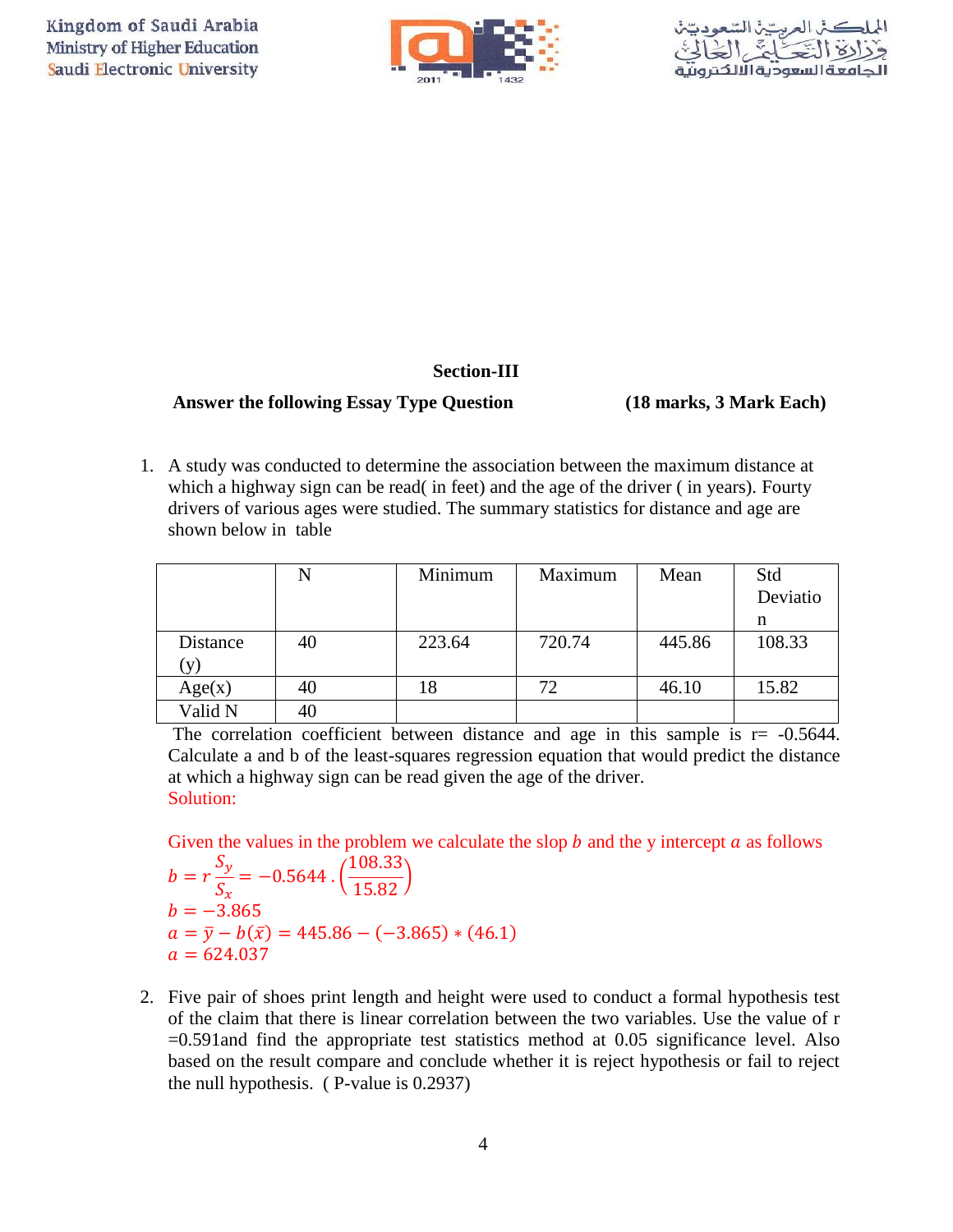

Solution:

Since the value of r is given so we assume that the requirement for the linear correlation are satisfied.

To claim that there is a linear correlation is to claim that the population linear correlation coefficient  $\rho$  is different from 0.

Step 1:  $H_0: \rho = 0$ (There is no linear correlation)

Step 2:  $H_1$ :  $\rho \neq 0$ (There is linear correlation)

Step 3: Significance level is 0.05

Step 4: Given  $r = 0.591$  and  $n = 5$  we use the test statistic formula

$$
t = \frac{r}{\sqrt{\frac{1-r^2}{n-2}}} = \frac{0.591}{\sqrt{\frac{1-0.591^2}{5-2}}} = 1.269
$$

Degree of freedom df =  $n-2 = 5-2 = 3$ 

Step 5: From the given observation P-value  $= 0.2937$  is greater than the significance level 0.05, we fail to reject null hypothesis  $H_0$ .

3. A random sample of 100 weights of Californians is obtained, and the last digits of those weights are summarized in Table 1. When people report weights, they tend to round, so a weight of 197lb might be rounded and reported as a more desirable 170lb. In contrast, if people are actually weighed, the weights tend to have last digits that are uniformly distributed with  $0,1,...,9$  all occurring with roughly the same frequencies.

Test the claim that the sample is from a population of weights in which the last digit do not occur with the same frequency. Based on the result, what can we conclude about the population used to obtain the weights.

| Last digit     | Frequency                   |
|----------------|-----------------------------|
| 0              | 46                          |
|                |                             |
| $\overline{c}$ | $\overline{2}$              |
| $\overline{3}$ | 3                           |
| $\overline{4}$ | 3                           |
| $\overline{5}$ | 30                          |
| 6              | 4                           |
| 7              | $\boldsymbol{0}$            |
| 8              | 8                           |
| 9              | 3                           |
| --             | $\mathbf{H}$<br><b>1.</b> 4 |

Table 1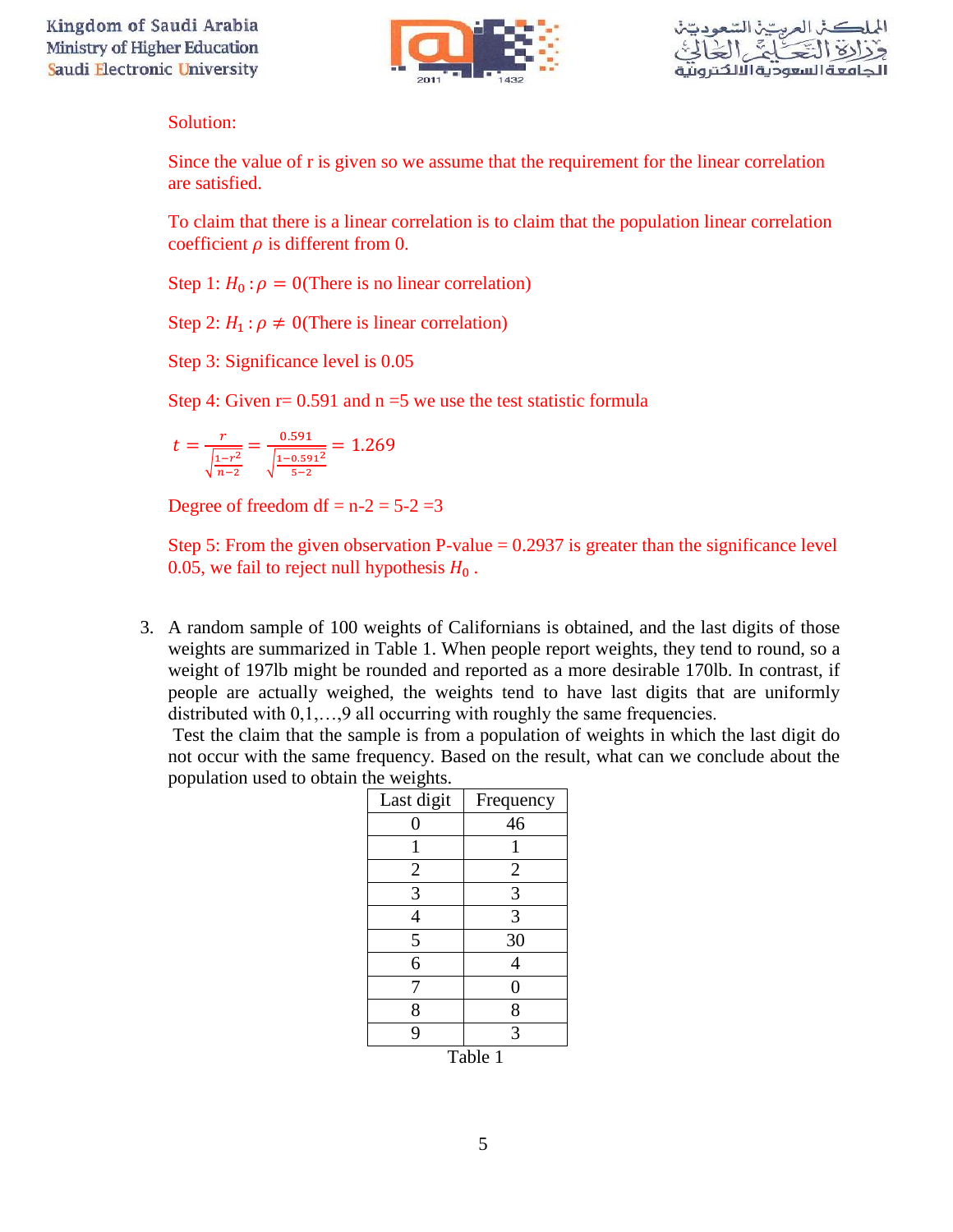



(From Table A-4 the Critical Value for  $\chi^2$  at degree of freedom =9 is 16.919 and pvalue=0.000)

### Solution:

Requirements are satisfied:

The sample data are assumed to be a random sample. (2) The sample data consist of frequency counts. (3) Each expected frequency is at least 5.

Step 1: The original claim is that the digits do not occur with the same frequency. Step 2: If the original claim is false, then all of the probabilities are the same.

Step 3: The null hypothesis must contain the condition of equality, so we have

 $H_0: p_0 = p_{1} = p_{2} = p_{3} = p_{4} = p_{5} = p_{6} = p_{7} = p_{8} = p_{9}.$ 

 $H<sub>1</sub>$ : At least one of the probabilities is different from the others.

Step 4: The significance level is not specified, so we select  $\alpha = 0.05$ 

Step 5: Because we are testing a claim that the distribution of last digits being a uniform distribution, we use the goodness-of-fit test. The  $\chi^2$  distribution is used for the test statistics.

| Last                                               | <b>Observed</b>   | Expected           | $(0 - E)$ | $(0 - E)^2$    | $(0 - E)^2$ |
|----------------------------------------------------|-------------------|--------------------|-----------|----------------|-------------|
| digit                                              | Frequency         | Frequency $(E)=np$ |           |                | E           |
|                                                    | $\left( 0\right)$ |                    |           |                |             |
| $\bf{0}$                                           | 46                | 10                 | 36        | 1296           | 129.6       |
|                                                    |                   | 10                 | $-9$      | 81             | 8.1         |
| $\overline{2}$                                     | $\overline{2}$    | 10                 | $-8$      | 64             | 6.4         |
| 3                                                  | 3                 | 10                 | $-7$      | 49             | 4.9         |
| $\overline{4}$                                     | 3                 | 10                 | $-7$      | 49             | 4.9         |
| 5                                                  | 30                | 10                 | 20        | 400            | 40          |
| 6                                                  | $\overline{4}$    | 10                 | $-6$      | 36             | 3.6         |
| $\overline{7}$                                     | $\theta$          | 10                 | $-10$     | 100            | 10          |
| 8                                                  | 8                 | 10                 | $-2$      | $\overline{4}$ | 0.4         |
| 9                                                  | 3                 | 10                 | $-7$      | 49             | 4.9         |
| $\chi$ 2 = $\sum \frac{(0 - E)^2}{E}$<br>$= 212.8$ |                   |                    |           |                |             |

| . .<br>- 3<br>× | w<br>۰. |  |
|-----------------|---------|--|

Step 6: Table 2 shows  $\chi^2$  test statistics for the digits 0 to 9. The test statistic  $\chi^2 = 212.8$ and the degree of freedom (k-1) = 10-1= 9. The critical value is  $\chi^2$  = 16.919 (value given in the question which is obtained from the A-4 table at degree of freedom= 9 and significance level =0.05). The p-value is 0.000 ( for  $\chi^2 = 212.8$  and degree of freedom = 9)

Step 7: The p-value of 0.000 is less than the significance level  $\alpha =0.05$ . So we reject the null hypothesis.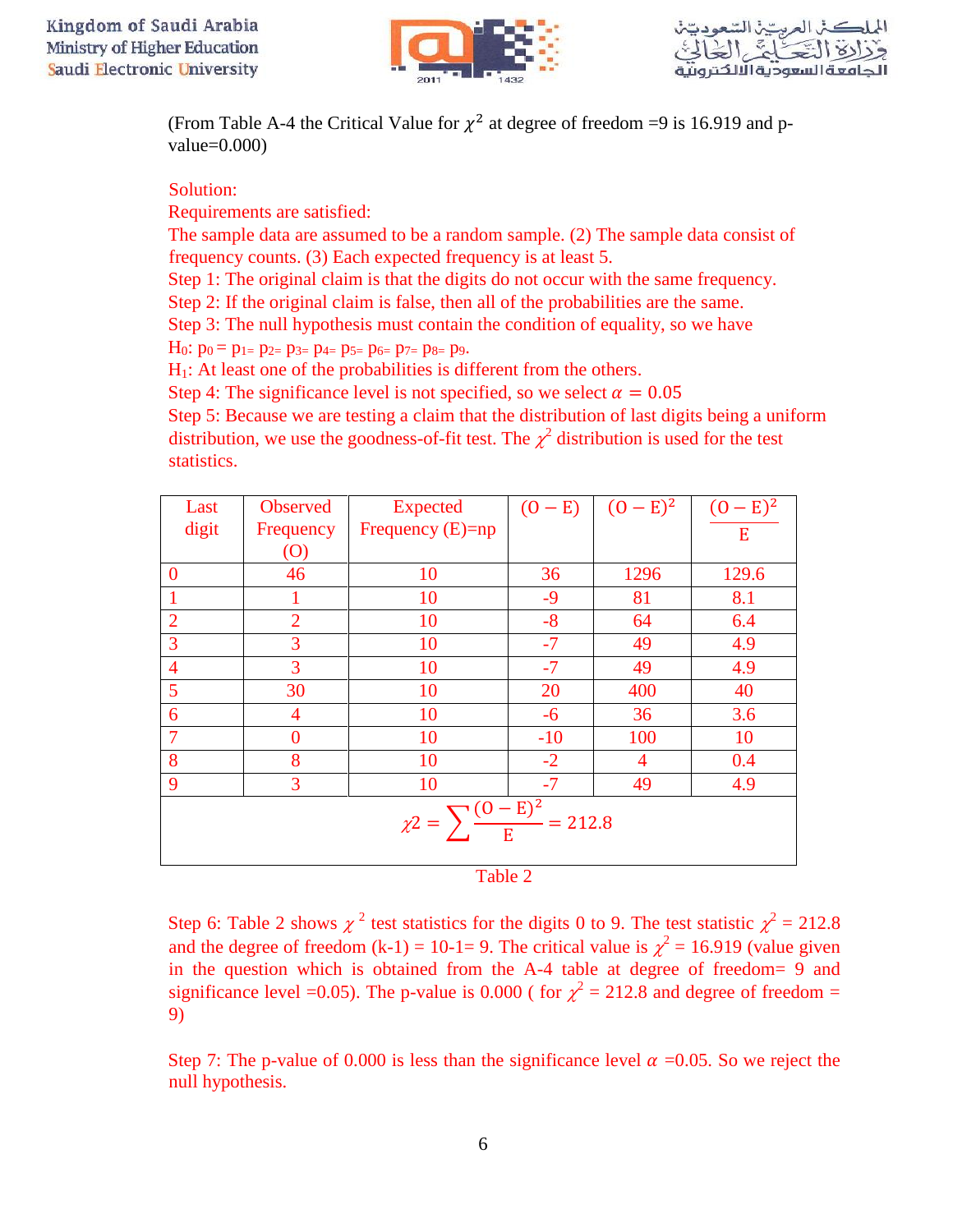



Step 8: There is sufficient evidence to support the claim that the last digits do not occur with the same relative frequency.

4. Find Linear correlation coefficient between X and Y and also obtain the Regression equation for the following data:

| Hours(X) | SCORE(Y) |
|----------|----------|
|          |          |
|          |          |
|          |          |
|          |          |
|          |          |
|          |          |

Solution:

| <b>HOURS</b>    | <b>SCORE</b>    |                    |                            |                   |
|-----------------|-----------------|--------------------|----------------------------|-------------------|
| $\rm(X)$        | (Y)             | $X^2$              | $\mathbf{v}^2$             | XY                |
|                 |                 |                    |                            | n                 |
|                 |                 | 16                 | 25                         | 20                |
| 6               |                 | 36                 | 16                         | 24                |
|                 |                 | 49                 | 25                         | 35                |
|                 |                 | 64                 | 49                         | 56                |
|                 | 8               | 64                 | 64                         | 64                |
| $\Sigma X = 36$ | $\Sigma$ Y = 31 | $\Sigma X^2 = 238$ | $\overline{\Sigma}Y^2=183$ | $\Sigma XY = 205$ |

The Linear correlation Coefficient 
$$
r = \frac{n \sum xy - \sum x \sum y}{\sqrt{(n \sum x^2 - (\sum x)^2)(n \sum y^2 - (\sum y)^2)}}
$$

$$
r = \frac{6(205) - (36)(31)}{\sqrt{(6(238) - (36)^2)(6(183) - (31)^2)}} = \frac{1230 - 1116}{\sqrt{(1428 - 1296)(1098 - 961)}} = \frac{114}{\sqrt{132(137)}}
$$

$$
r = +0.848
$$

$$
r = +0.848
$$

The Linear correlation Coefficient  $(r) = 0.848$ The Regression equation is given by  $\hat{y} =$ Where the value of the slope  $b_1 = \frac{n \sum xy - \sum x \sum y}{n \sum x^2}$  $\frac{n \sum xy - \sum x \sum y}{n(\sum x^2) - (\sum x)^2}$  and y intercept  $b_0 = \frac{(\sum y)(\sum x^2) - (\sum x)(\sum xy)}{n(\sum x^2) - (\sum x)^2}$  $n(\sum x^2) - (\sum x)^2$ 

Now  $b_1 = \frac{n \sum xy - \sum x \sum y}{n(\sum y_i^2) - (\sum y_i^2)^2}$  $n(\sum x^2) - (\sum x)^2$  $6(205) - (36)(31)$  $6(238) - (36)^2$  $\mathbf{1}$  $\frac{1230-1116}{1428-1296} = \frac{1}{1}$  $\frac{114}{132}$  =  $b_1 = 0.863$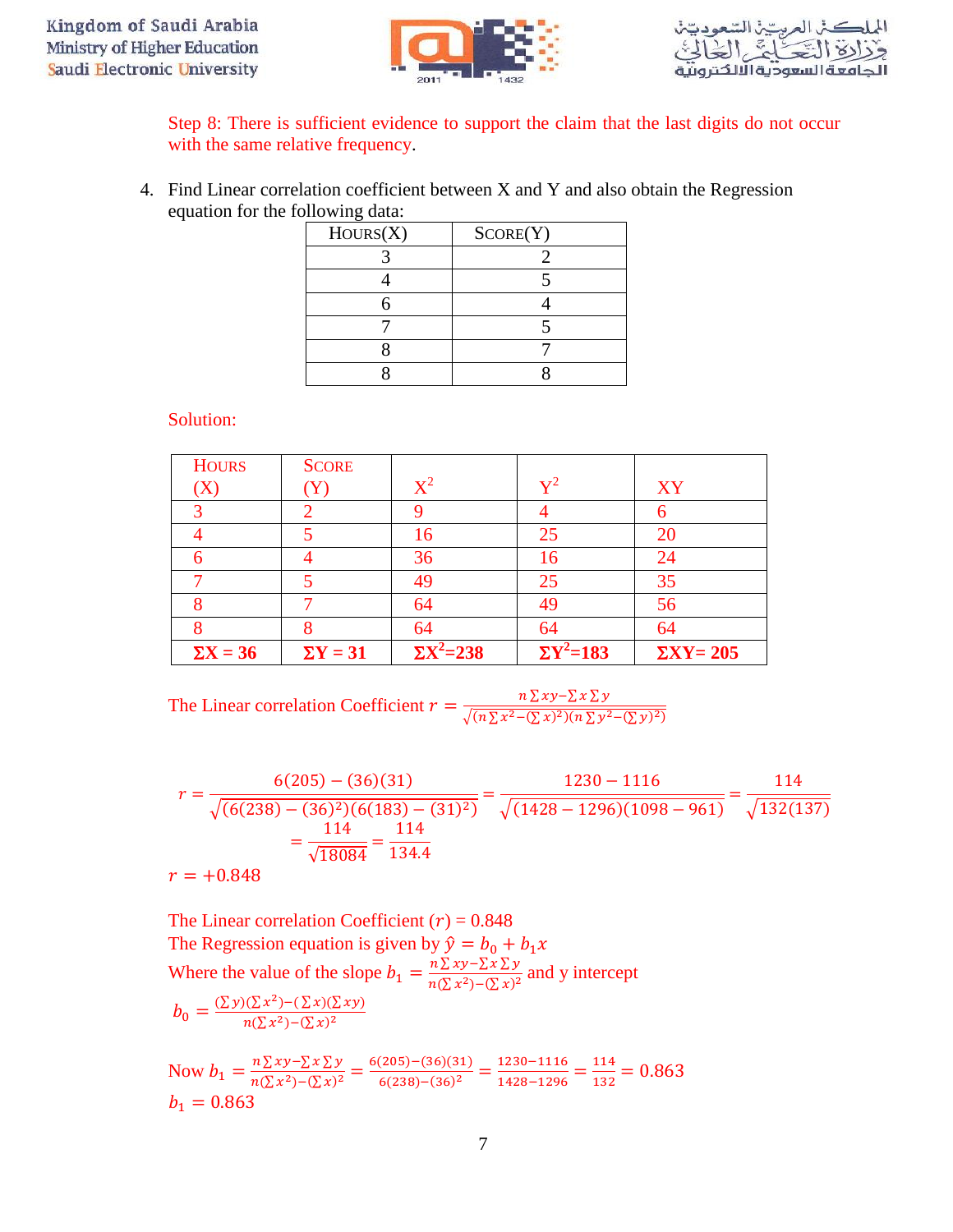

$$
b_0 = \frac{(\sum y)(\sum x^2) - (\sum x)(\sum xy)}{n(\sum x^2) - (\sum x)^2} = \frac{(31)(238) - (36)(205)}{6(238) - (36)^2} = \frac{7378 - 7380}{1428 - 1296} = -\frac{2}{132}
$$
  

$$
b_0 = -0.015
$$

Therefore, Regression equation is given by  $\hat{y} = b_0 + b_1 x = -0.015 + 0.863x$ 

5. A one-way ANOVA for one of the experiment that measured the amount of time it took 51 different subject and there are three groups to complete the task. Check the value of F and complete the ANOVA table?

| Source         | a j | SS      | <b>MS</b> | F     |
|----------------|-----|---------|-----------|-------|
| <b>Between</b> | X   | 224891  | X         | 3.486 |
| groups         |     |         |           |       |
| Within         | X   | X       | 32253.54  |       |
| groups         |     |         |           |       |
| Total          | 50  | 1773061 |           |       |

Solution:

Number of groups  $(g) = 3$ , Number of total subjects  $(N) = 51$ , The missing data are: Numerator:  $df(between) = g-1 = 3-1 = 2$ Denominator:  $df$  (within) =  $N - g$  =51-3=48  $MS(between) =$ SS(between) df(between)  $\Rightarrow$  $\overline{c}$  $\overline{c}$  $=$ 

 $SS(within) = SS(Total) - SS(between) \implies 1773061 - 224891 = 1548170$ 

 $F = \frac{MS(between)}{MS(cuthlin)}$  $\frac{MS(between)}{MS(within)} = \frac{1}{3}$  $\frac{112443.5}{32253.54} = 3.486$  $F = 3.486$ Hence, F-statistics is correct

| Source         | a i | SS      | <b>MS</b> |       |
|----------------|-----|---------|-----------|-------|
| <b>Between</b> |     | 224891  | 112445.5  | 3.486 |
| groups         |     |         |           |       |
| Within         | 48  | 1548170 | 32253.54  |       |
| groups         |     |         |           |       |
| Total          | 50  | 1773061 |           |       |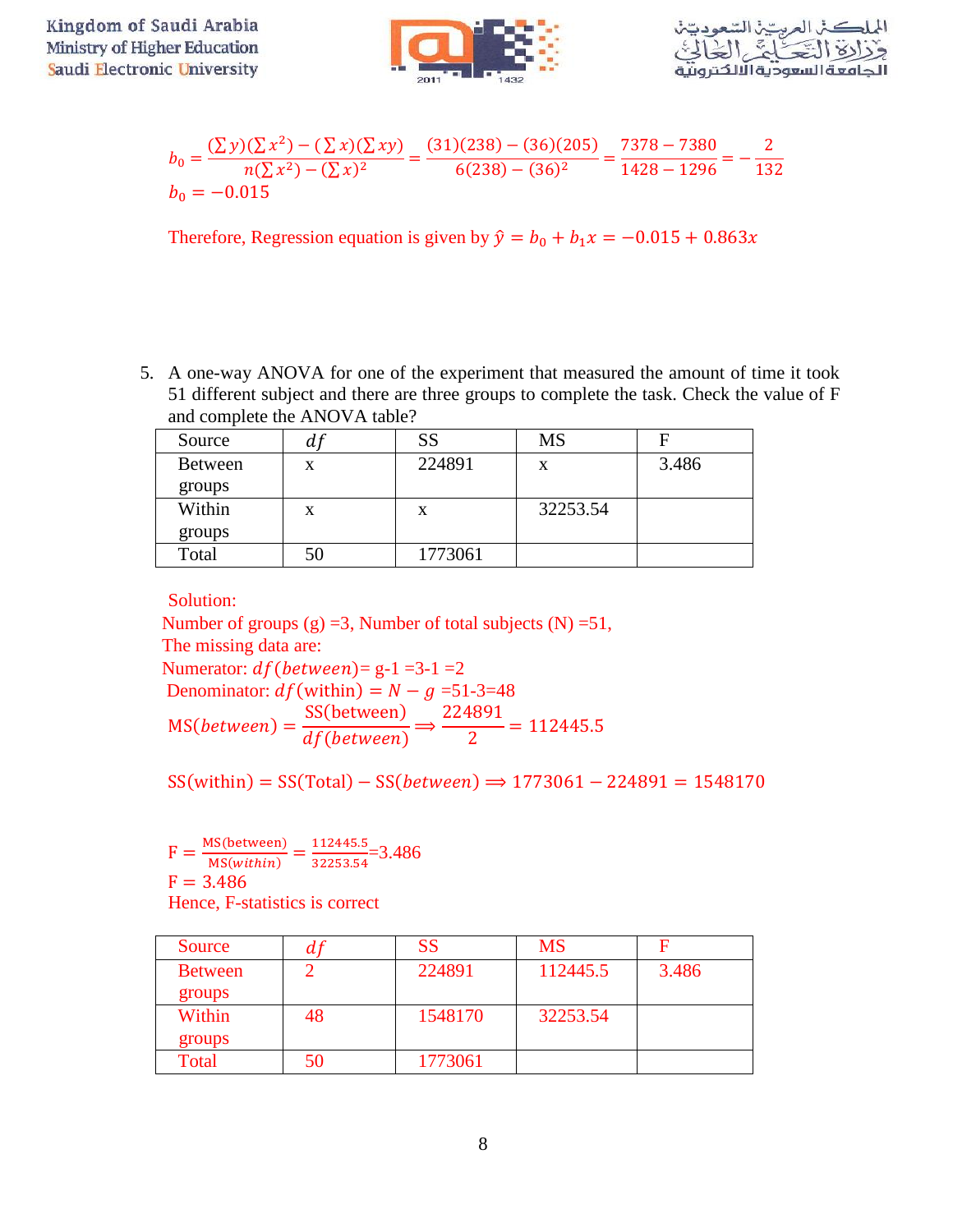



6. The air travel industry conducted a survey to determine if the air travel anxiety depends upon the frequency of air travel. The number of passengers self -reporting air travel anxiety based on their frequent fliers status is as follows.

|                                  | Anxiety | No Anxiety | Total |
|----------------------------------|---------|------------|-------|
| <b>Not</b><br>frequent<br>fliers | 12      | 28         | 40    |
| Frequent<br>Fliers               |         | 37         | 40    |
| total                            | 15      | 65         |       |

Test at level  $\alpha$  = 0.05 and include the null and alternative hypothesis, the  $\chi^2$ -test statistics and a statement whether or not you reject the null hypothesis.

### Solution:

The "grand total" is the sum of all frequencies in the table, which is 80.

At the observed frequency 12, Row total =40 and Column total =15.

The expected frequency 
$$
E = \frac{(Row total) \times (Column total)}{(Grand total)} = \frac{(40) \times (15)}{(80)} = 7.5
$$

At the observed frequency 37, Row total =40 and Column total =65.

The expected frequency 
$$
E = \frac{(Row total) \times (Column total)}{(Grand total)} = \frac{(40) \times (65)}{(80)} = 32.5
$$

There is a discrepancy between  $O = 12$  and  $E = 7.5$ , and  $O = 37$  and  $E = 32.5$  such discrepancies are key components of the test statistic.

Requirements are satisfied: randomly assigned to frequency counts, expected frequencies are all at least 5.

Step 1:

*H*<sub>0</sub>: air travel anxiety is independent of frequent flier status

*H*<sub>1</sub>: air travel anxiety is dependent on frequent flier status

Step 2: Significance level is  $\alpha = 0.05$ .

Step 3: Contingency table:  $\chi^2$  distribution is used